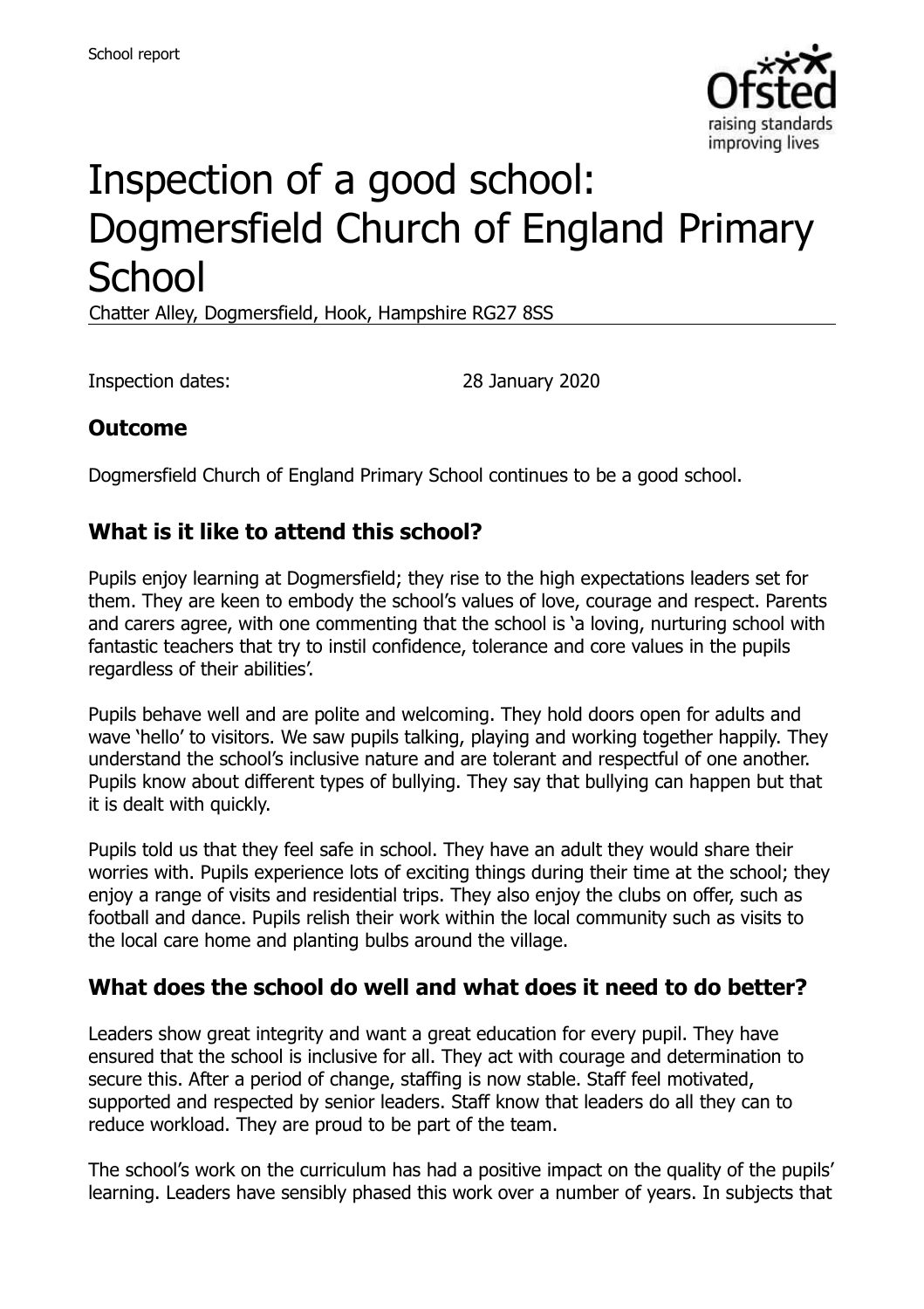

the school has focused on for longer, for example science and art, teachers are clear about what they want pupils to know after each series of lessons. Teachers plan with great thought for their mixed-aged classes. From early years to the end of Year 6, teachers build pupils' knowledge and skills so that, over time, they know more and remember more. Teachers have high expectations of pupils' work and behaviour and this helps them achieve well; for example, pupils use a range of skills to create pictures of apples, landscapes and of the Iron Man, in art. Leaders now need to make sure all subjects, such as history and PHSE, are well implemented so that knowledge and skills develop over the pupils' time at the school.

Phonics teaching is a strength of the school. Leaders make sure children in the early years learn to read from the very start of their time at school. Teachers make phonics learning vivid and fun by setting much of the work in an imaginary world which the children interact with. Teachers quickly spot if a child is unsure about the link between any letters and their sounds. They give them immediate support to help children, and extra sessions if needed. Children falling behind quickly catch up. This good start is built on across the school. With the library at its heart, reading is a clear priority for the school. Leaders are passionate about ensuring that all pupils become confident, fluent readers.

Teachers work hard to meet the needs of all groups of pupils. They adapt the curriculum well so pupils with special educational needs and/or disabilities (SEND) can access lessons appropriately. Additionally, the leader responsible for this group of pupils organises welltailored individual support. For example, in mathematics pupils received 'pre teaching' on times tables before the class focused on multiplication. There is an individual approach for many pupils. Sometimes, the teaching of the curriculum for the most able is not as precise. This leads to this group of learners not always achieving what they could.

Pupils' education goes beyond curriculum subjects. Pupils are taught that anything is possible, they just haven't achieved everything yet. They develop thinking skills in a range of scenarios through specially planned sessions on problem solving and teamwork. Pupils also have many opportunities to undertake responsibilities in school, such as being a member of the school council and being a 'play leader' who helps others at breaktimes and lunchtimes. Most pupils embrace the many clubs on offer to them.

# **Safeguarding**

The arrangements for safeguarding are effective.

All staff know it is their responsibility to keep pupils safe. Regular training and updates keep safeguarding issues at the forefront of people's minds. As this is a small school, staff know the pupils very well and are alert to any welfare concerns. The safeguarding leader keeps thorough records, making sure that issues are followed up quickly. Staff give pastoral support to pupils and families experiencing times of difficulty. Staff work well with external agencies. Governors take safeguarding seriously and carry out their own checks on school procedures. Employment checks are complete and meet statutory requirements.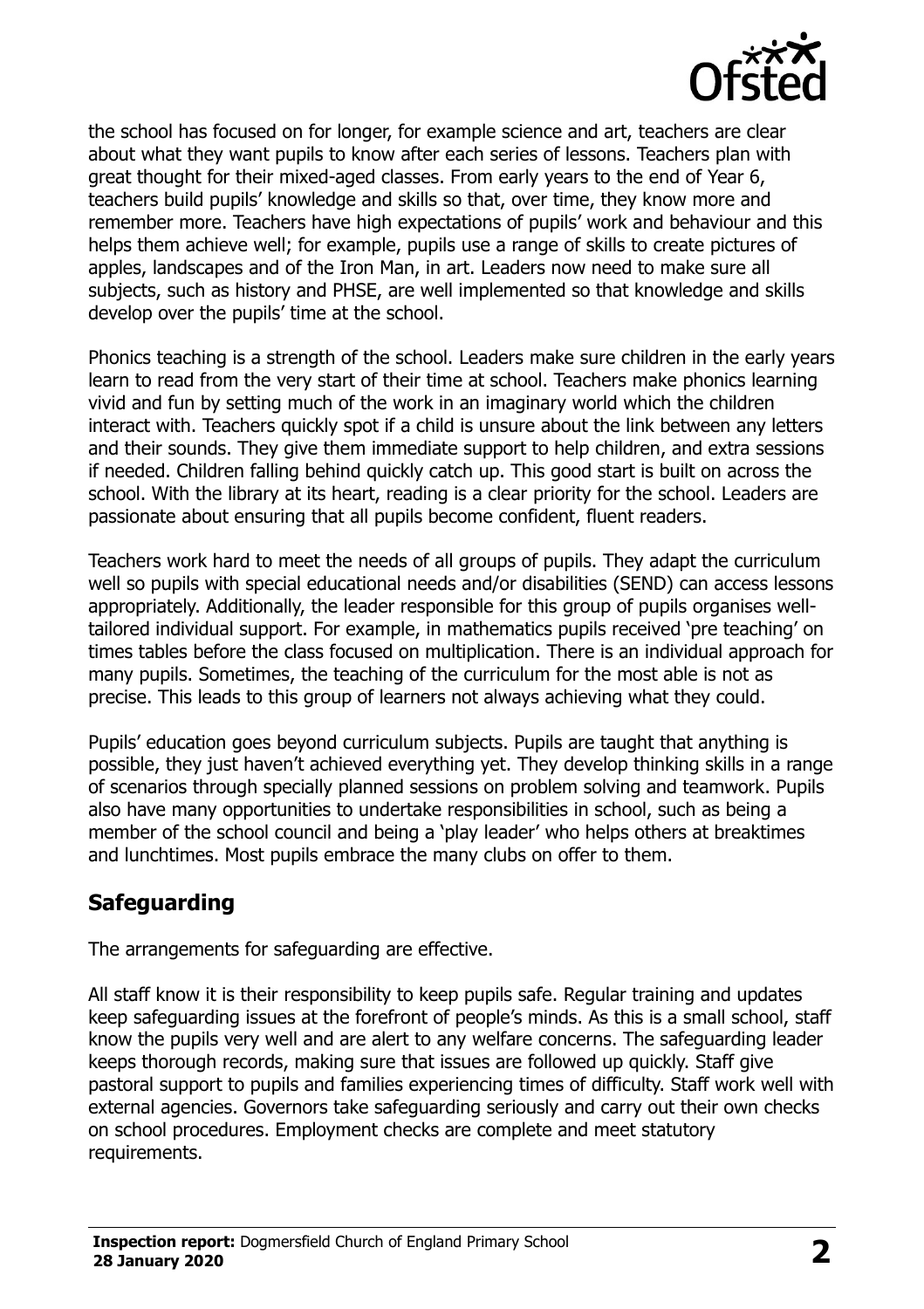

# **What does the school need to do to improve?**

# **(Information for the school and appropriate authority)**

- Leaders need to complete the implementation of their curriculum. They should build on their well thought out long term plans, ensuring that all foundation subjects are as well taught as subjects such as art and science.
- Leaders should ensure that their ambitious plans for the curriculum are implemented as intended, enabling able learners to achieve their best across the whole curriculum.

## **Background**

When we have judged a school to be good we will then normally go into the school about once every four years to confirm that the school remains good. This is called a section 8 inspection of a good school or non-exempt outstanding school. We do not give graded judgements on a section 8 inspection. However, if we find some evidence that the school could now be better than good or that standards may be declining, then the next inspection will be a section 5 inspection. Usually this is within one to two years of the date of the section 8 inspection. If we have serious concerns about safeguarding, behaviour or the quality of education, we will convert the section 8 inspection to a section 5 inspection immediately.

This is the second section 8 inspection since we judged Dogmersfield Church of England Primary School to be good on 14–15 September 2011.

#### **How can I feed back my views?**

You can use [Ofsted Parent View](https://parentview.ofsted.gov.uk/) to give Ofsted your opinion on your child's school, or to find out what other parents and carers think. We use Ofsted Parent View information when deciding which schools to inspect, when to inspect them and as part of their inspection.

The Department for Education has further [guidance](http://www.gov.uk/complain-about-school) on how to complain about a school.

If you are the school and you are not happy with the inspection or the report, you can [complain to Ofsted.](https://www.gov.uk/complain-ofsted-report)

#### **Further information**

You can search for [published performance information](http://www.compare-school-performance.service.gov.uk/) about the school.

In the report, '[disadvantaged pupils](http://www.gov.uk/guidance/pupil-premium-information-for-schools-and-alternative-provision-settings)' refers to those pupils who attract government pupil premium funding: pupils claiming free school meals at any point in the last six years and pupils in care or who left care through adoption or another formal route.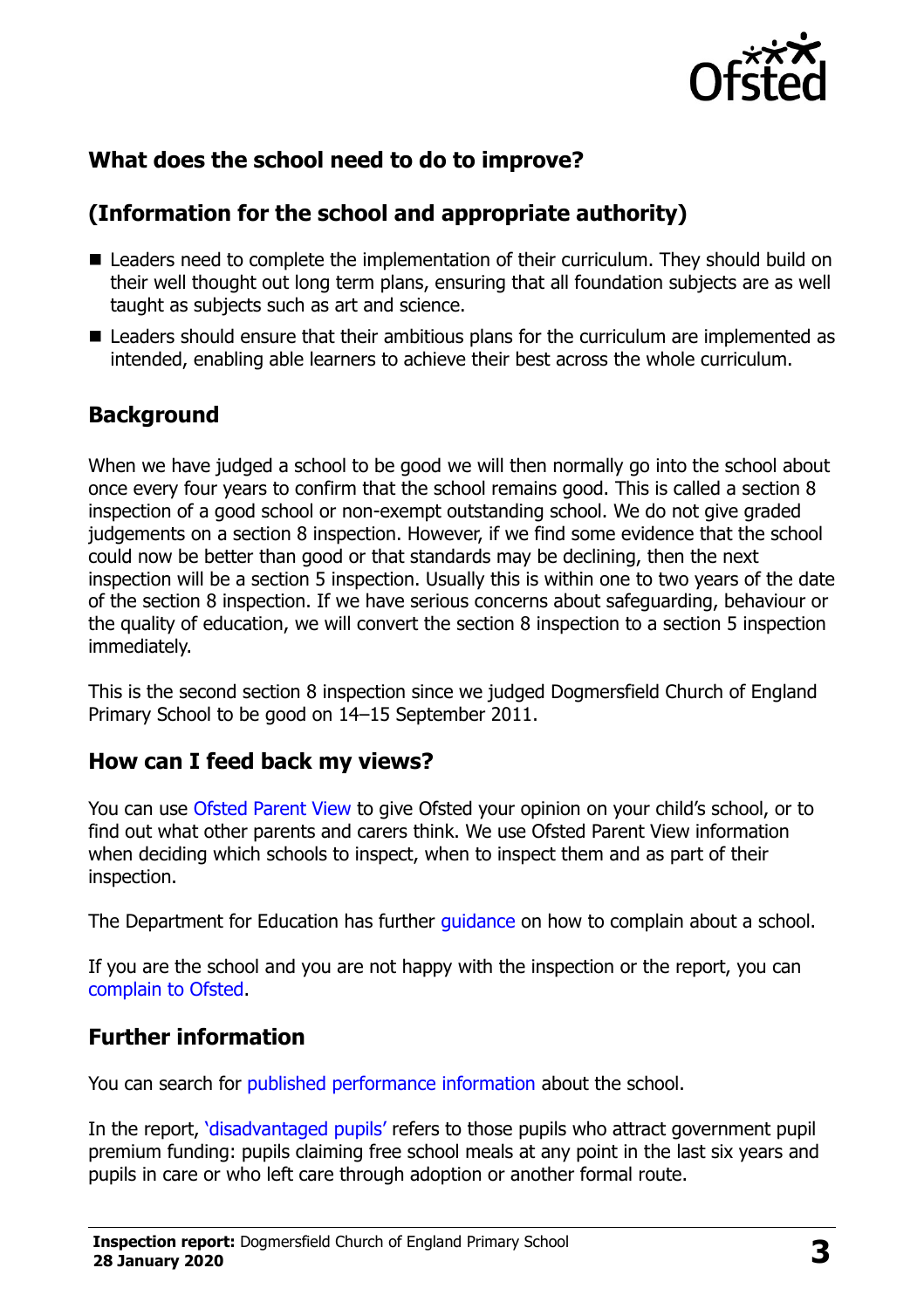

## **School details**

| Unique reference number             | 116355                        |
|-------------------------------------|-------------------------------|
| <b>Local authority</b>              | Hampshire                     |
| <b>Inspection number</b>            | 10122258                      |
| <b>Type of school</b>               | Primary                       |
| <b>School category</b>              | Voluntary aided               |
| Age range of pupils                 | 4 to 11                       |
| <b>Gender of pupils</b>             | Mixed                         |
| Number of pupils on the school roll | 134                           |
| <b>Appropriate authority</b>        | The governing body            |
| <b>Chair of governing body</b>      | Samantha Mumford              |
| <b>Headteacher</b>                  | Dot Patton                    |
| Website                             | www.dogmersfield.hants.sch.uk |
| Date of previous inspection         | 28 June 2016                  |

# **Information about this school**

- The leadership structure has changed since the last inspection. The school has replaced the deputy headteacher role with two key stage leader roles.
- The school is a Church of England voluntary-aided school in the diocese of Winchester. It was last inspected under section 48 of the Education Act 2005 in 2016 and graded good. These inspections take place every three to five years.

#### **Information about this inspection**

- We met with the headteacher, senior leaders and other members of staff. The lead inspector held a meeting with a group of governors, including the chair of governors. The lead inspector spoke with a representative of the local authority by telephone.
- We evaluated the effectiveness of safeguarding by speaking with pupils, leaders, staff and governors. We reviewed school safeguarding records, policies and employment checks.
- $\blacksquare$  The subjects considered in depth as part of this inspection were reading, mathematics and science. In each subject, I spoke with curriculum leaders, teachers and pupils. I visited lessons and scrutinised pupils' work.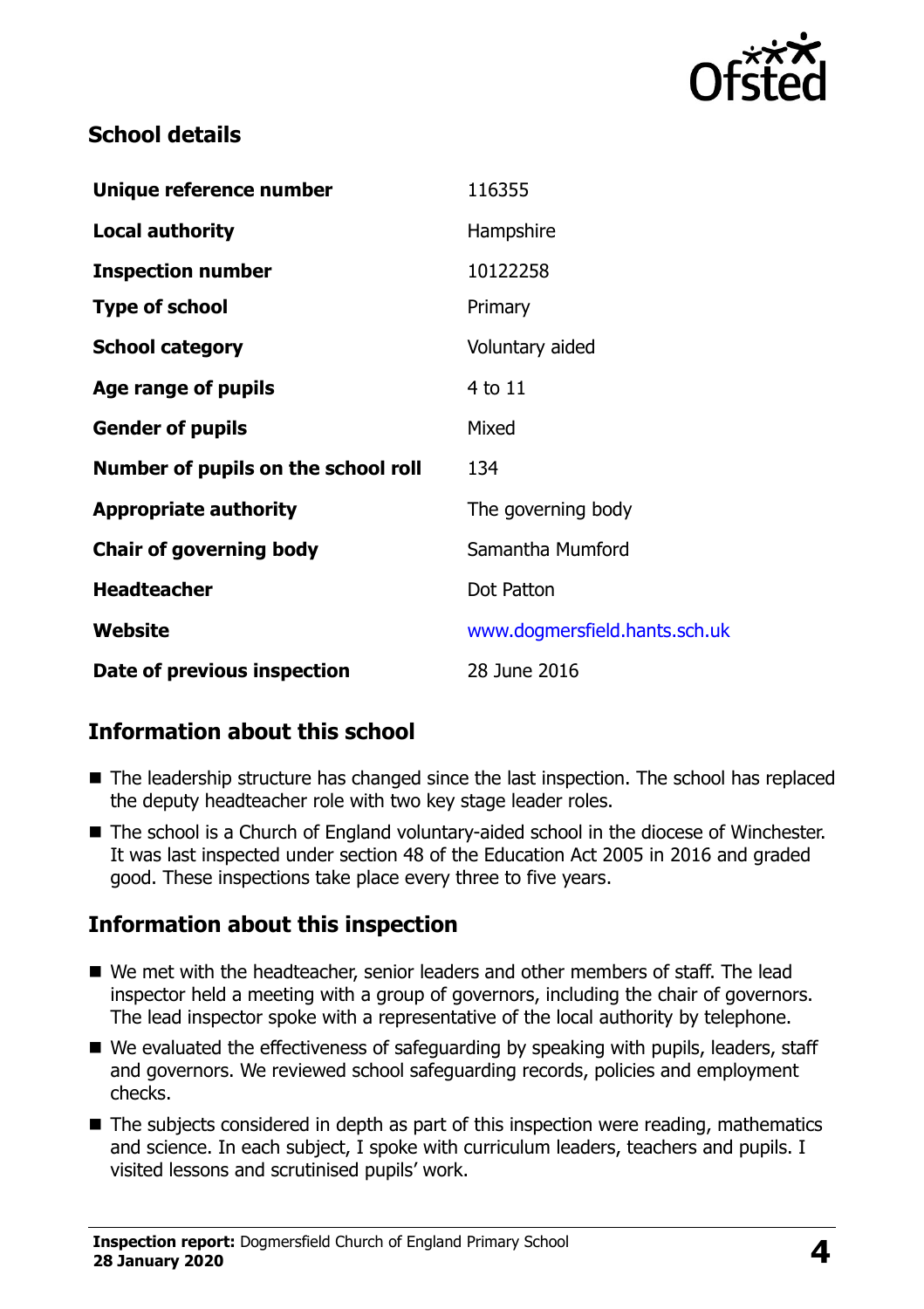

# **Inspection team**

Felix Rayner, lead inspector **CEP CONTER CONTER** Ofsted Inspector

Alison Ashcroft **Ofsted Inspector**